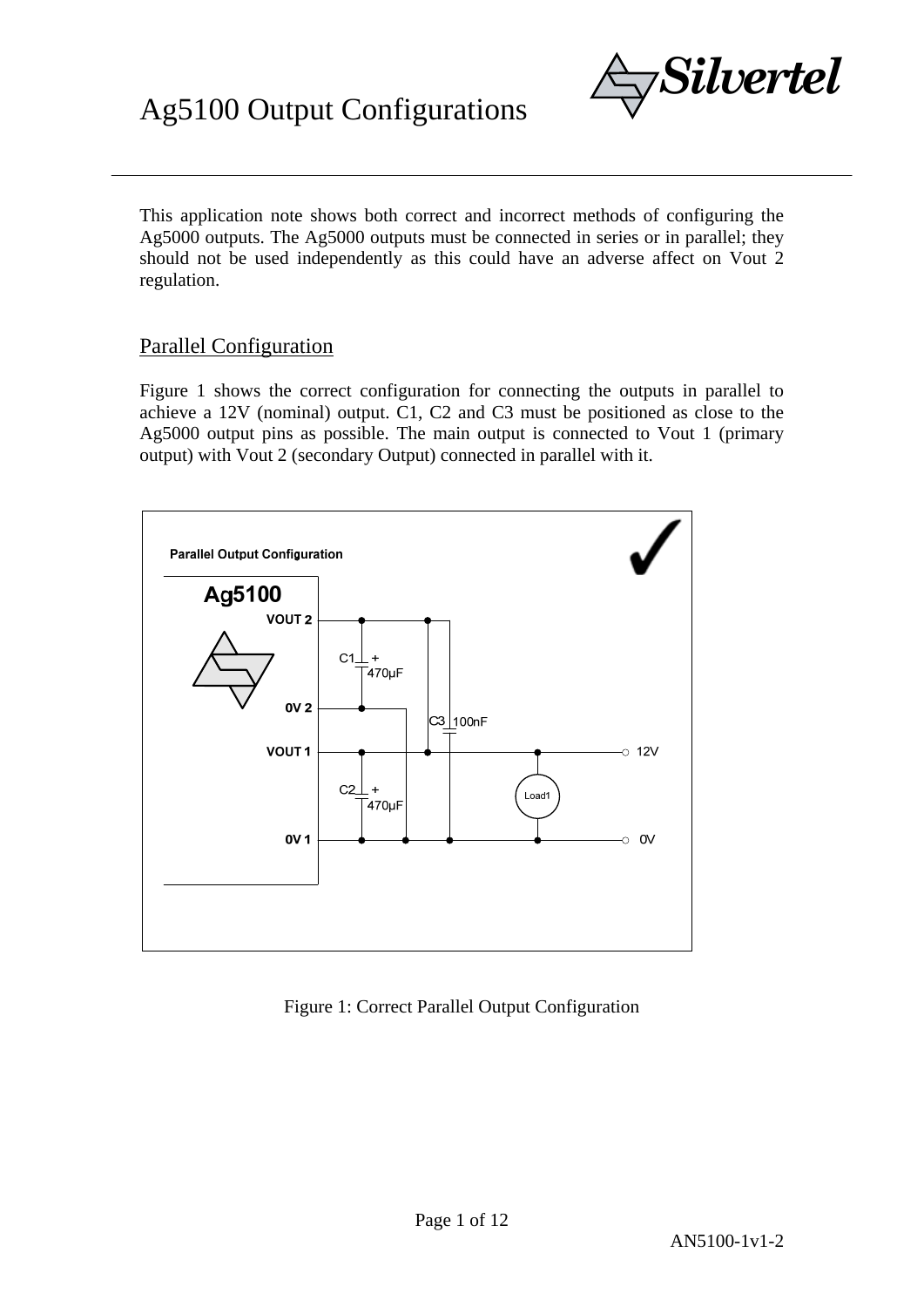Figure 2 shows an incorrect parallel output configuration. In this case Vout 2 is shown as the primary output with Vout 1 in parallel with it and a single 1000uF capacitor is connected close to the load which is away from the output pins. This may result in low frequency oscillation at the output.



Figure 2: Incorrect Parallel Output Configuration

*Silvertel*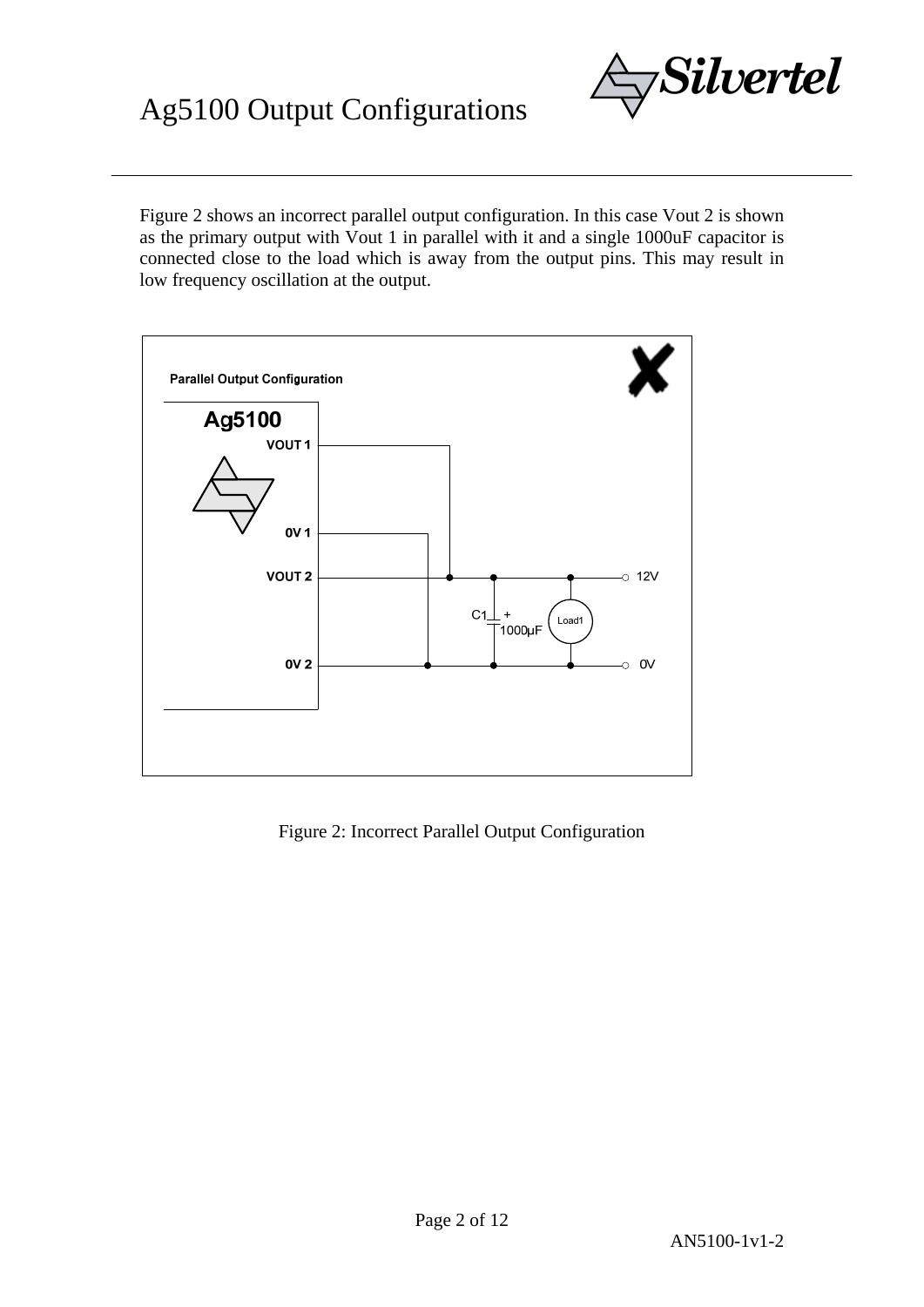

### Series Configuration 1

Figure 3 shows the correct configuration for connecting the outputs in series to achieve a single 24V (nominal) output. C1, C2 and C3 must be positioned as close to the Ag5000 output pins as possible. Connecting C3 close to the outputs pins helps to minimise switching noise when the outputs are connected in series. The main primary output 0V 1 pin must be connected to the system 0V.



Figure 3: Correct Series Output Configuration 1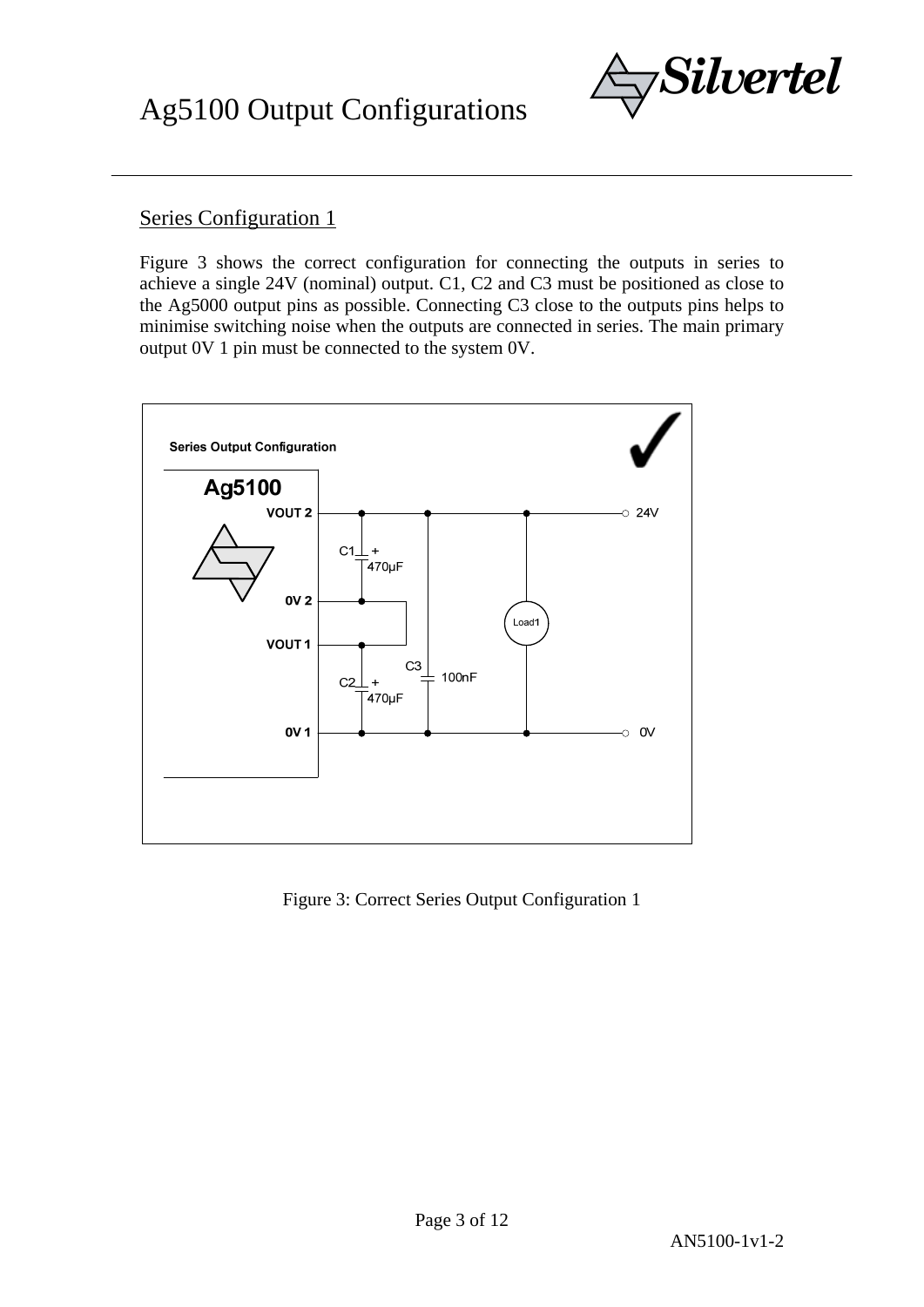Figure 4 shows an incorrect parallel output configuration. In this case 0V 2 is connected to the system 0V and a single 1000uF capacitor is connected close to the load which is away from the output pins. This may result in low frequency oscillation at the output.

*Silvertel* 



Figure 4: Incorrect Series Output Configuration 1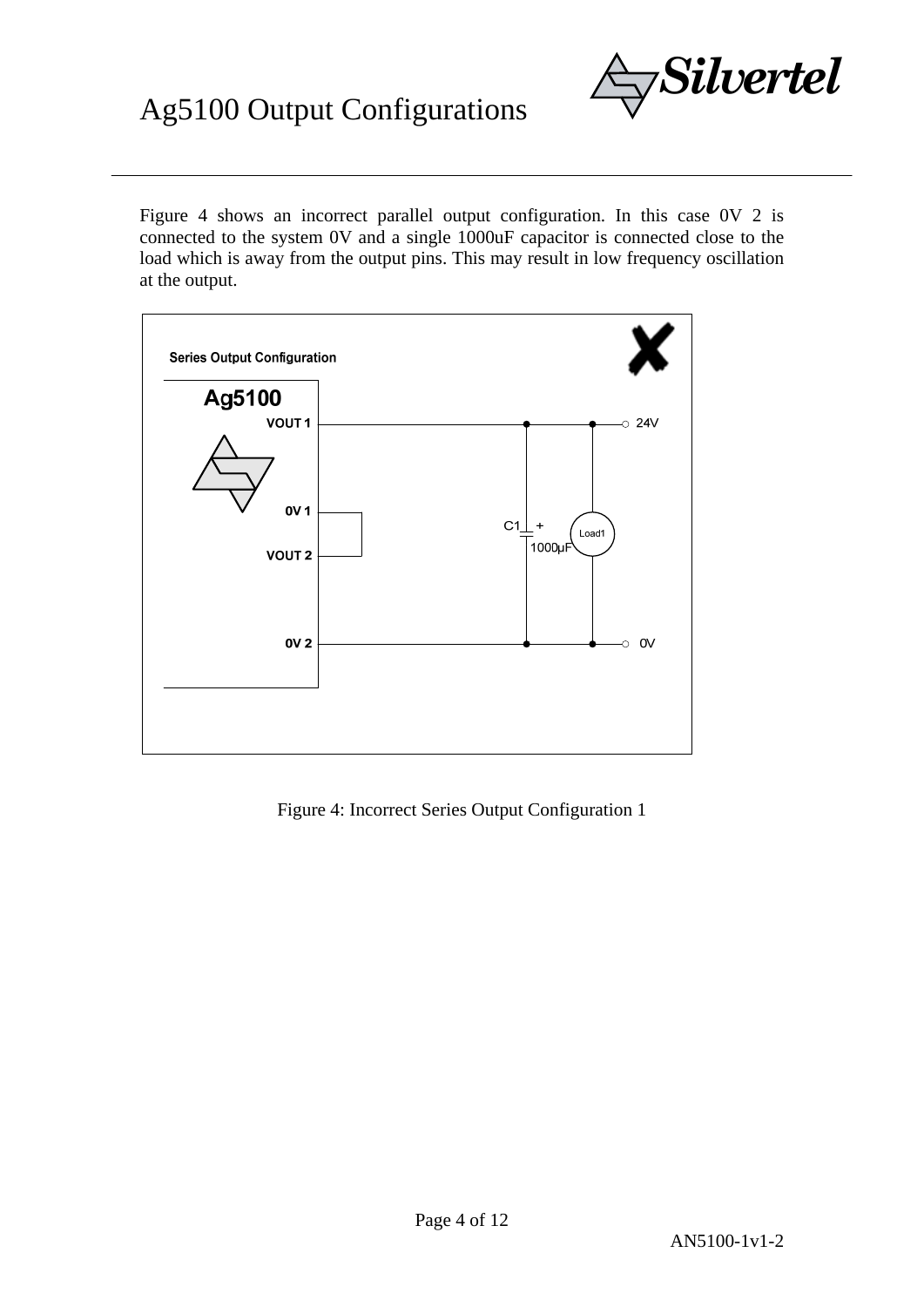

Figure 5 shows the correct configuration for connecting the outputs in series to achieve both 12V and 24V (nominal) outputs. C1, C2 and C3 must be positioned as close to the Ag5000 output pins as possible. Connecting C3 close to the outputs pins helps to minimise switching noise when the outputs are connected in series. The main primary output 0V 1 pin must be connected to the system 0V.



Figure 5: Correct Series Output Configuration 2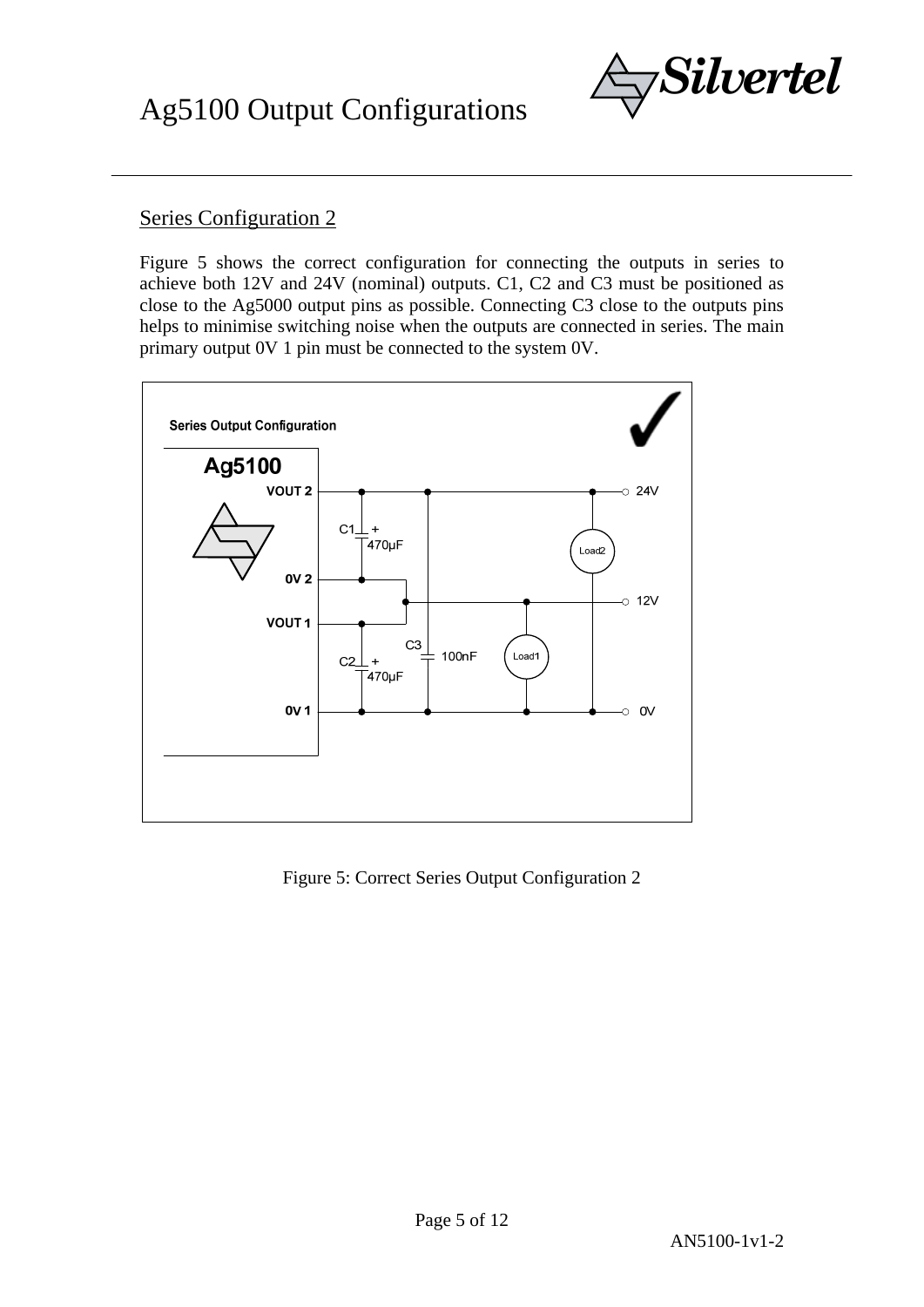Figure 6 shows an incorrect parallel output configuration. In this case C1 and C2 are away from the output pins and C3 is not fitted. By connecting 0V 2 to the system 0V, if Load2 is below 200mA changes to Load1 will affect the output regulation of both rails.



Figure 6: Incorrect Series Output Configuration 2

*Silvertel*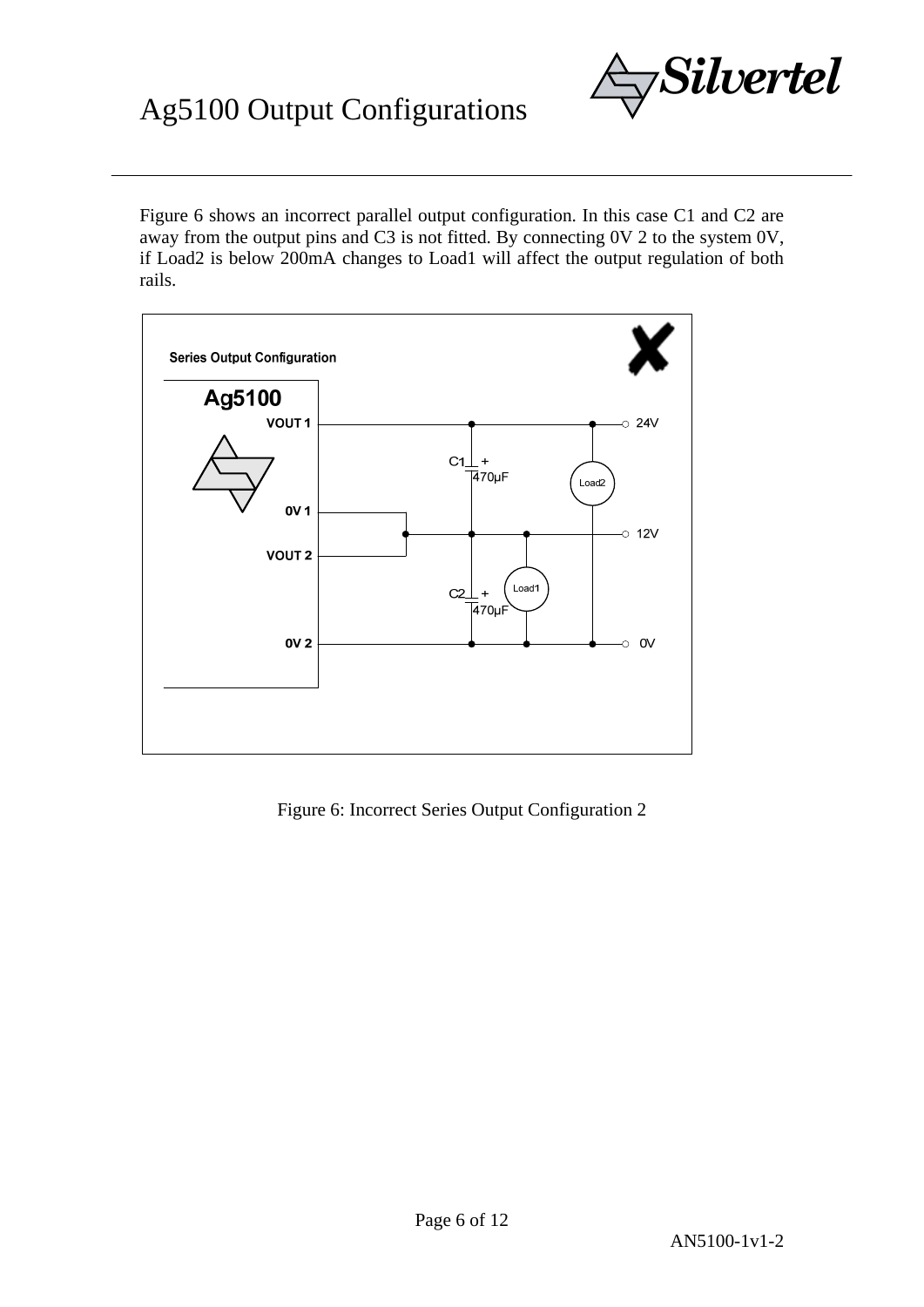

Figure 7 shows the correct configuration for connecting the outputs in series to achieve both +12V and -12V (nominal) outputs. C1, C2 and C3 must be positioned as close to the Ag5000 output pins as possible. Connecting C3 close to the outputs pins helps to minimise switching noise when the outputs are connected in series. The main primary output 0V 1 pin must be connected to the system 0V.



Figure 7: Correct Series Output Configuration 3

\* Load1 must always be >=200mA.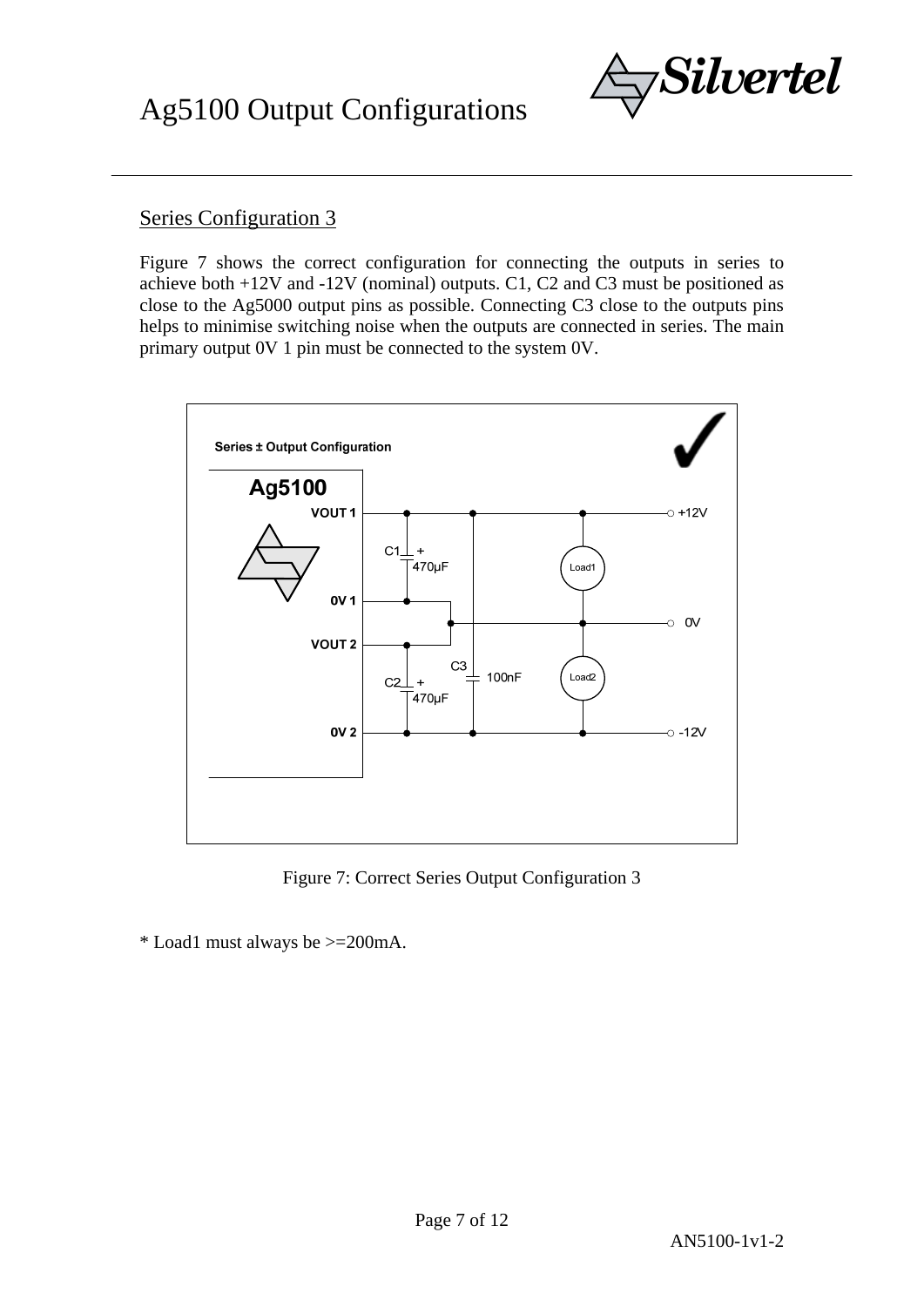Figure 8 shows an incorrect parallel output configuration. In this case C1 and C2 are away from the output pins and C3 is not fitted. By connecting 0V 2 to the system 0V, if Load2 is below 200mA changes to Load1 will affect the output regulation of both rails.



Figure 8: Incorrect Series Output Configuration 3

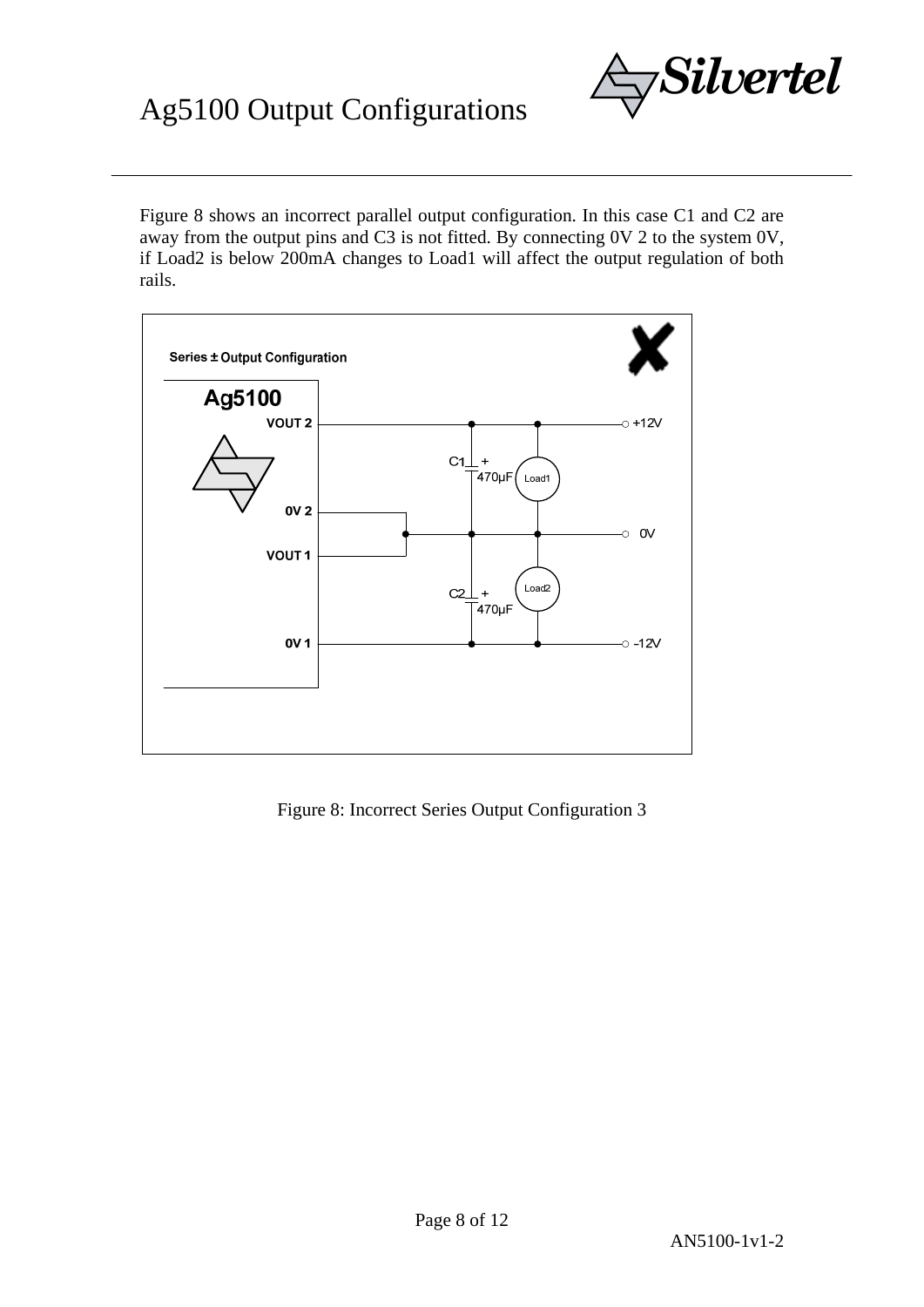

### Example PCB Layouts

### Parallel Configuration

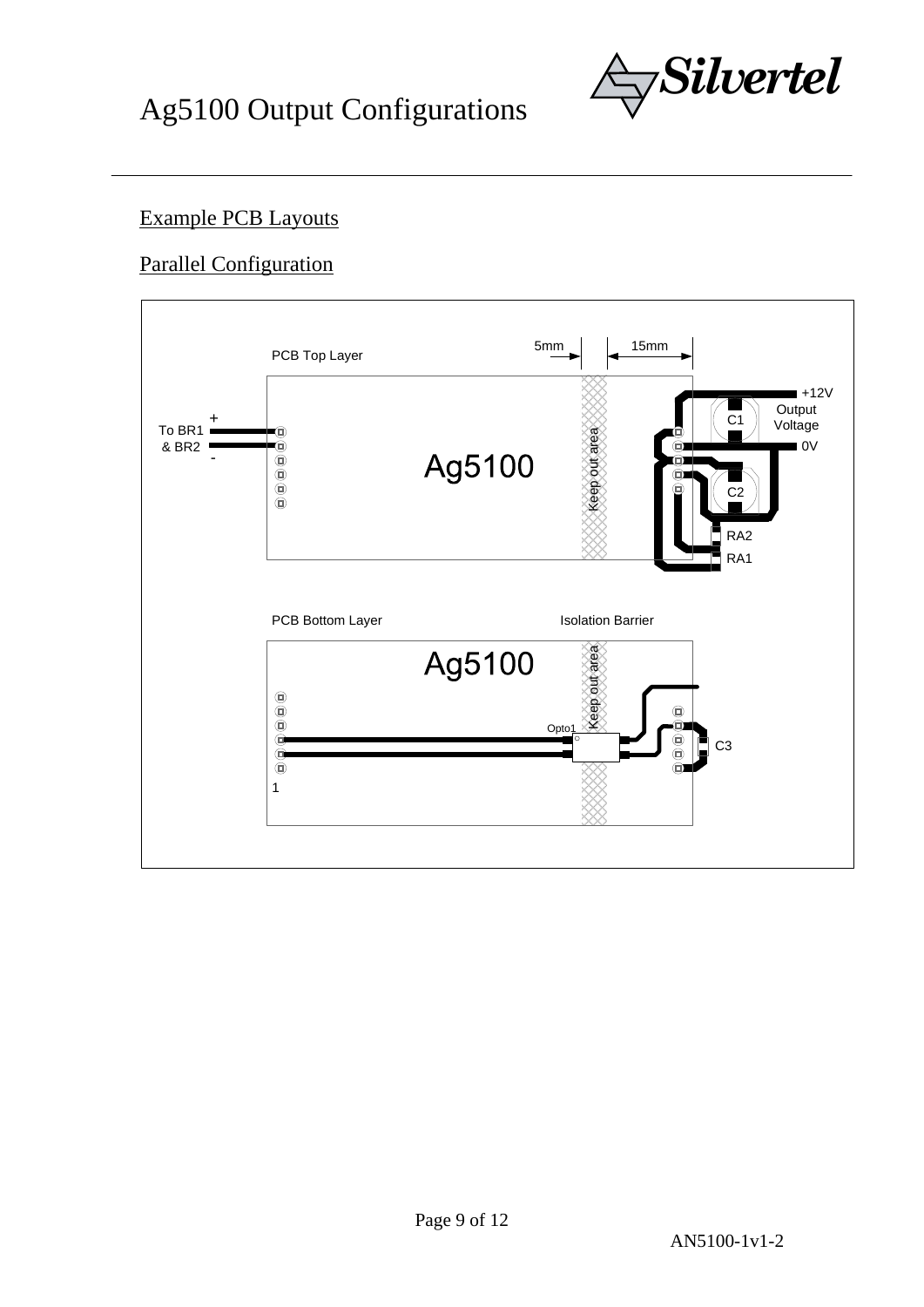

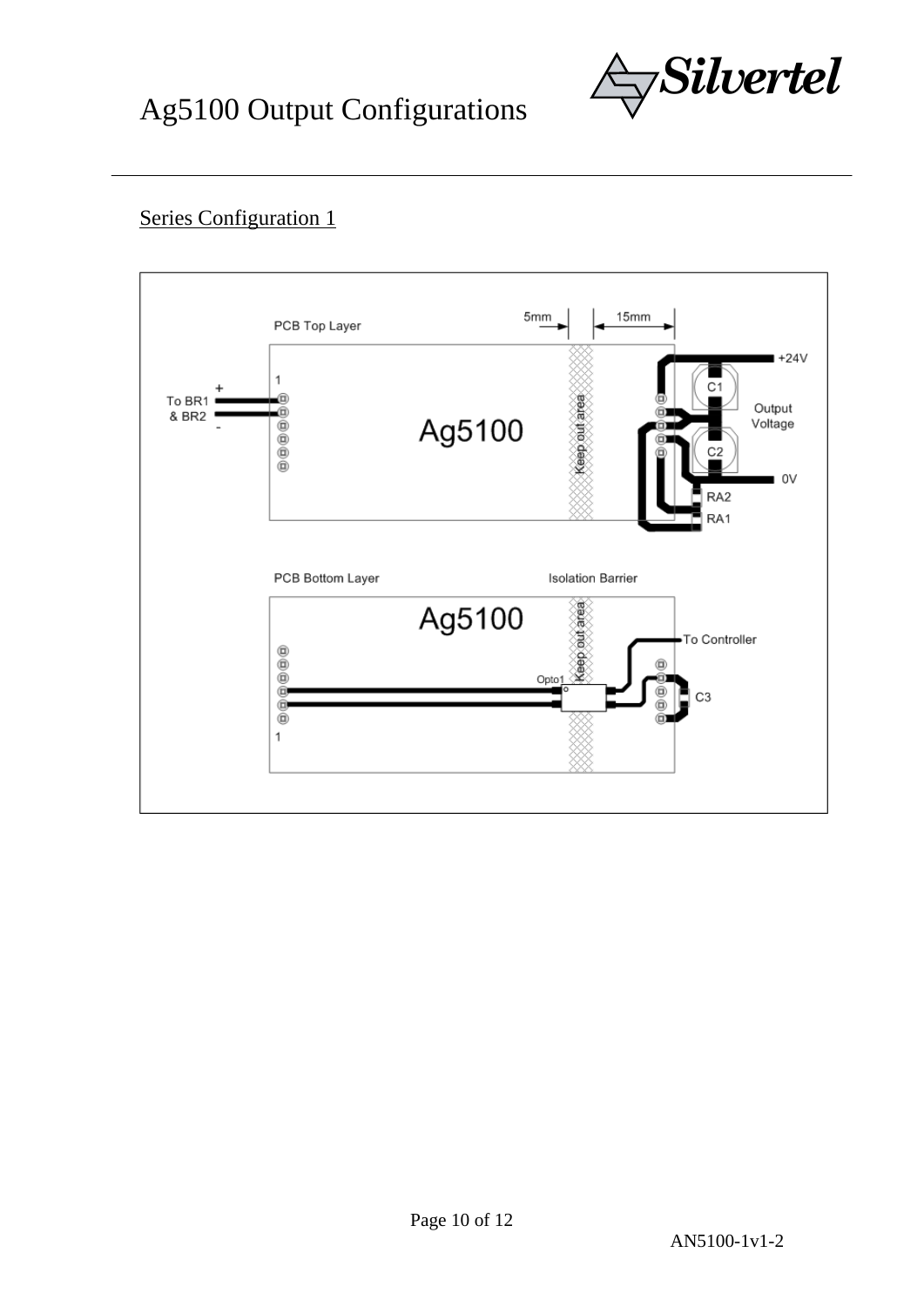